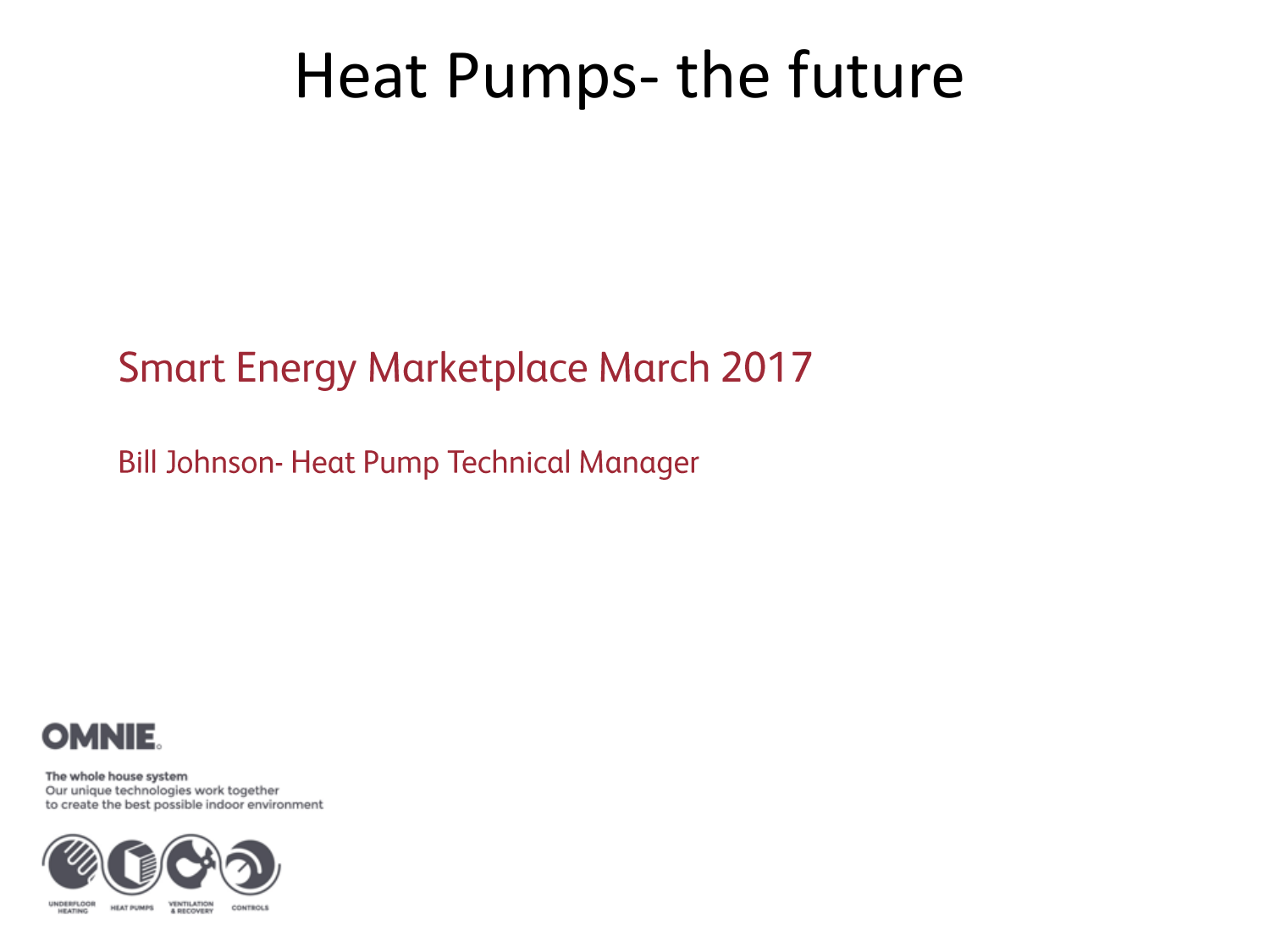#### **Ground and Air Source Heat Pumps**

- Heat emitter **works with low temperature** Energy use is proportional to delivery temperature
- Minimal zone temperature control in insulated buildings allow weather compensation to work
- Use experienced and competent installer to design, install, complete the system and commission.
- Take some time to optimise the settings post commissioning "Extended Hand Over" "Soft Landing"
- Installer remote access to the controls enables full optimisation.



The whole house system Our unique technologies work together to create the best possible indoor environment



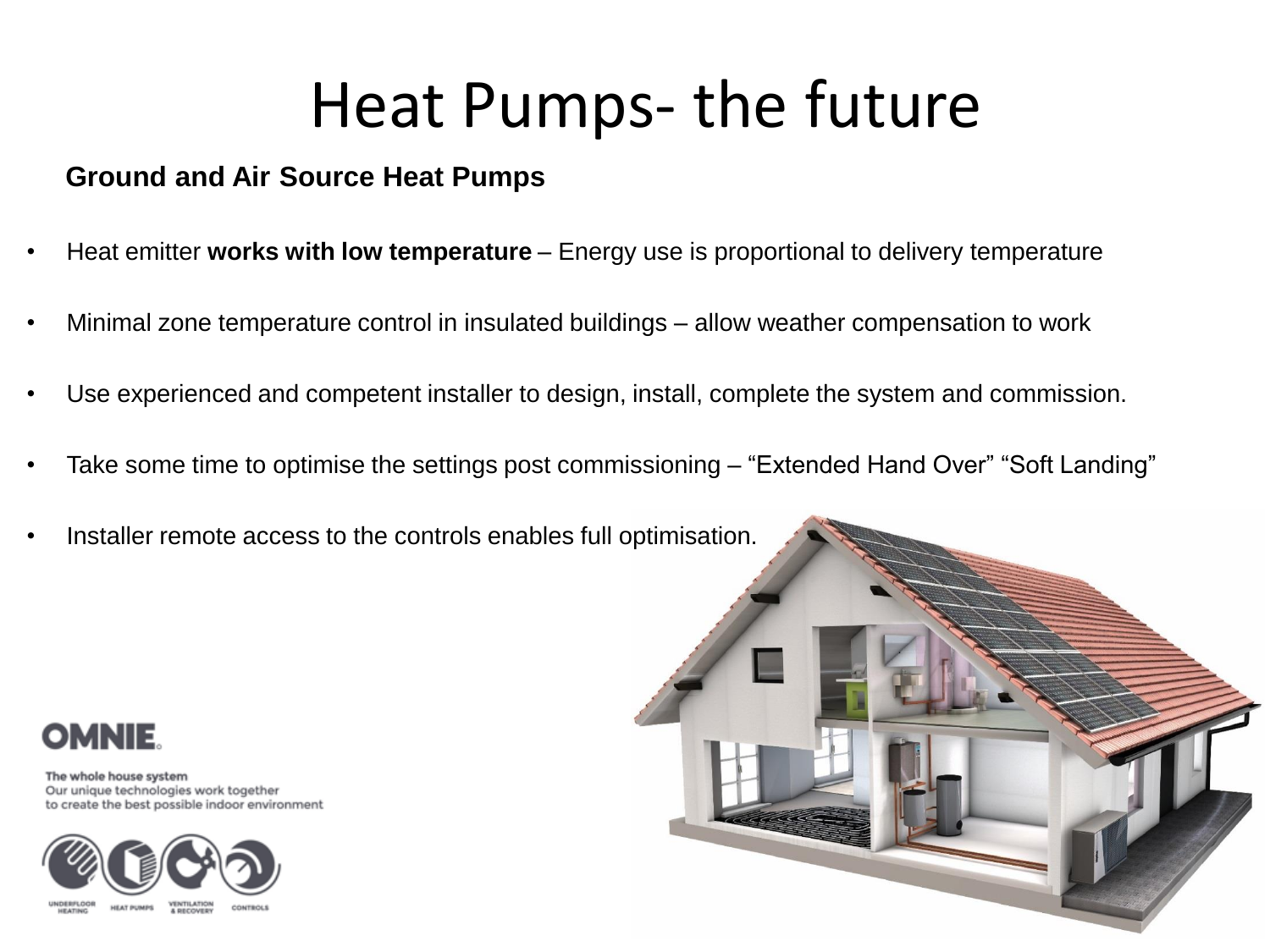#### **Demand Side Reduction/Management**

#### Smart Grid Ready Heat Pump



**Options**

- Standard Tariff The heat pump operates in normal mode the default setting
- High Tariff a Compressor and back-up heater inhibited, pumps and controls operate - uses stored energy
- High Tariff b Lower temperature setting reduce cost and  $CO<sub>2</sub>$  but maintain comfort
- Low Tariff Higher temperature setting short term storage
- Free Tariff Maximum temperature limit to store energy in thermal store – long term storage

#### **Versatility is important to accommodate different tariff schemes**

**OMNIE** 

The whole house system

Our unique technologies work together to create the best possible indoor environment